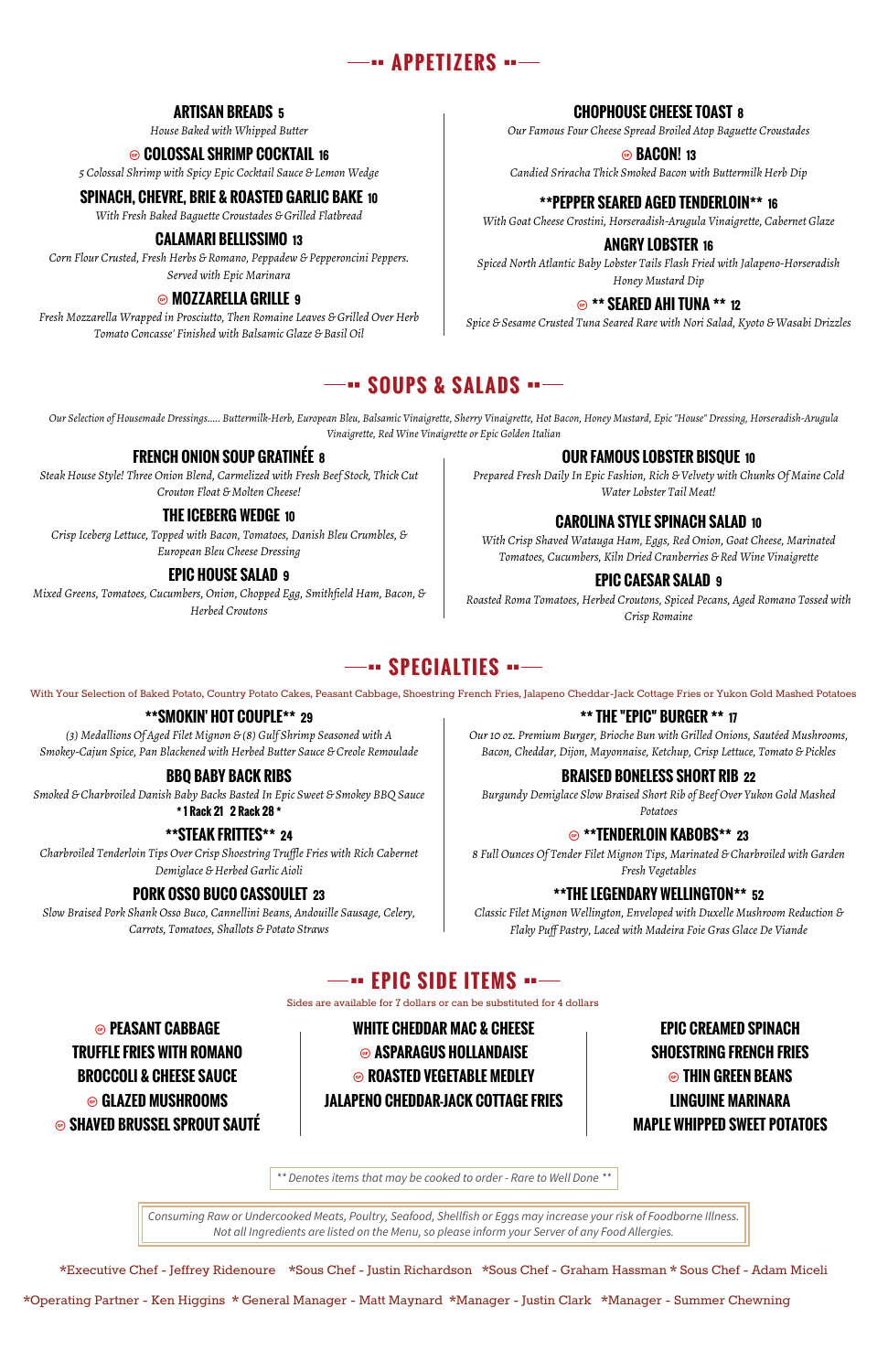## **STEAKS & CHOPS**

#### Ô **\*\*FILET MIGNON\*\* <sup>53</sup>** *The "Epic Center Cut" 12 Oz. Tenderloin!* Ô **\*\*PETITE FILET MIGNON\*\* <sup>41</sup>** *Our "Petite" Version 8 Oz. Center Cut!* Ô **\*\*AGED SIRLOIN\*\* <sup>24</sup>** *10 Oz. & Full Of Flavor!* Ô **\*\*NEW YORK STRIP\*\* <sup>38</sup>** *14 Oz. Center Cut* Ô **\*\*PORTERHOUSE\*\* <sup>59</sup>** *A 28 Oz. Statement! The Best Of Both Worlds!* Ô **\*\*RACK CHOPS OF LAMB\*\* <sup>39</sup>** *Charbroiled with Creamed Rosemary Dijon Demiglace* **\*\*CHARBROILED TOMAHAWK PORK CHOP\*\* 29** *Long Bone Heritage Cheshire Pork Chop Charbroiled with "Lynchburg Lacquer" over* Ô **\*\*RIBEYE 104 SOUTH\*\* <sup>32</sup>** *14 Oz. Aged Ribeye, with Roasted Garlic Brie Butter & Smoked Salt* Rare | Cold Red Center Medium Rare | Warm Red Center Medium Hot Red Center Medium Well Hot Pink Center Well Done | Hot Brown Through

*Maple Whipped Sweet Potatoes*

#### Ô **\*\*EPIC 48 OUNCE LONG-BONE TOMAHAWK RIBEYE\*\* <sup>85</sup>**

*Aged A Minimum Of 35 days & Melt In Your Mouth Tender! Charred To Your Specifications & Perfection!*

## Ô **\*\*USDA PRIME BONE-IN RIBEYE\*\* <sup>68</sup>**

<sup>With</sup> Filledple Suy Ma<del>Rakeel Brease</del> Openitk*en* serve a<del>wa</del>n Pesa Shilled Prata Shaestring Frengh Fains Breast Openiclea'n Gerasteans,Yokany Pred Monheel Point oes *Gold Sweet Pineapple Lemon-Maple Glaze*

*Certified USDA Prime 22 Oz, Bone In Cowboy Cut! Our Specifications & Aging Requirements Keep This One In High Demand & Limited Availability!*

EPIC NEXT LEVEL ADDITIONS Ô **CLASSIC BÉARNAISE <sup>2</sup> CREAMED HORSERADISH <sup>1</sup> EPIC HOUSE STEAK SAUCE <sup>2</sup> DANISH BLEU CHEESE <sup>3</sup>** Ô **ROASTED GARLIC BRIE BUTTER <sup>2</sup> CHOPHOUSE CHEESE TOPPING <sup>3</sup> AU POIVRE 2 MARCHAND DU VIN 2 DEMIGLACE 2** Ô **SEARED JUMBO SCALLOPS <sup>16</sup> GRILLED OR FRIED SHRIMP <sup>12</sup>** Ô **OSCAR STYLE <sup>17</sup>** Ô **BABY LOBSTER TAILS <sup>16</sup>** Ô **TENDERLOIN MEDALLIONS <sup>16</sup>** Ô **MARINATED CHICKEN BREAST <sup>9</sup>**

## **-- POULTRY** --

Ô **MARINATED & FLAME BROILED CHICKEN <sup>16</sup>**

## **PECAN CRUSTED BREAST OF CHICKEN 21**

## **EPIC PARMIGIANA 20**

*Herb & Panko Crusted Breast Of Chicken, Smothered with Fresh Marinara, Basil, Mozzarella & Romano*

## **PAN SEARED BREAST OF CHICKEN FRANCHESE 20**

*French Battered over Wild Mushroom Risotto, with Rich Lemon-Caper Beurre Blanc*

## **Z'S 1986 CHICKEN GRILL 20**

*Marinated & Charbroiled Breast of Chicken topped with Virginia Smoked Ham & Swiss*

**\* Just like Z did it in '86! \***



## **NOR'EASTER LOBSTER LINGUINE 28**

*Tender Maine Lobster Sauté with Garlic, Butter, Brandy, Asparagus Tips & Romano Over Linguine & Brandied Tomato Cream*

## **CHICKEN PASTA LOUISIANNE 19**

*Cajun Blackened Boneless Breast of Chicken over Pasta Alfredo with Fresh Broccoli Florets & Pecorino Romano*

## **SCAMPI STYLE SHRIMP PASTA 24**

*16 Large Shrimp, Butter, Lemon, Parsley, Garlic & Chablis, Sautéed Over Linguine with Aged Romano Cheese*

## **BUTTERNUT SQUASH RAVIOLI 24**

*Aged Tenderloin Tips, Roasted Shallot Mustard Crema & Simmered Artichoke, Pancetta, Mushroom, Sun Dried Tomato Ragout & Pancetta Crisp*

**\* Enjoy the Meatless Version with Roasted Vegetables & Chevre 21 \***

## **WAS** SEAFOOD

## **SEA BASS SAUTÉ 39**

With Your Selection of Baked Potato, Country Potato Cakes, Peasant Cabbage, Shoestring French Fries, Jalapeno Cheddar-Jack Cottage Fries or Yukon Gold Mashed Potatoes<br>Over Wilted Spinach with Lemon Sorrel Beurre Blanc

## Ô **PETITE LOBSTER TAILS <sup>35</sup>**

## **\*\*FAROE ISLAND SALMON FILLET\*\* 29**

*Horseradish Crusted & Pan Seared over Roasted Garlic-Arugula-Romano Risotto with Red Wine Reduction & Herbed Cider Gremolata*

## Ô **\*\*RARE TUNA YUKIKO STYLE\*\* <sup>25</sup>**

*Tamari - Ginger Rubbed Seared Rare Tuna over Matchstick Vegetables with Mustard & Wasabi Streams, Sesame-Soy Vinaigrette*

## **SEARED JUMBO DIVER SCALLOPS 38**

*Over Garlic-Truffle-Rosemary Mashers with Pink Peppercorn Beurre Rouge & Crisp Leeks*

## **PAN FRIED NC MOUNTAIN RAINBOW TROUT 27**

*Topped with Bacon Wrapped Shrimp, Grilled Asparagus & Lobster Bearnaise*

## **EPIC DAILY SEAFOOD OFFERING**

*Please check with your Server to discover our Chef's Daily Seafood offering. It is always based upon the freshest available from our Coastal Distributors!*

Epic Chophouse serves only the finest cuts of USDA Prime & Top Choice Meats! Our Steaks are from Corn Fed Cattle, Hand Selected for Marbling & Aged a Minimum of 35 Days for Flavor & Tenderness! All Center Cut,

Thick & Tall prepared to order "Pittsburgh Style" for a Charred Crusty Exterior in 1800 degree Southbend Broilers!

During these uncertain times of availability, supply chain issues & delivery, your Epic Chophouse Family is doing our very best to continue to offer the best quality, variety and value.

With Your Selection of Baked Potato, Country Potato Cakes, Peasant Cabbage, Shoestring French Fries, Jalapeno Cheddar-Jack Cottage Fries or Yukon Gold Mashed Potatoes